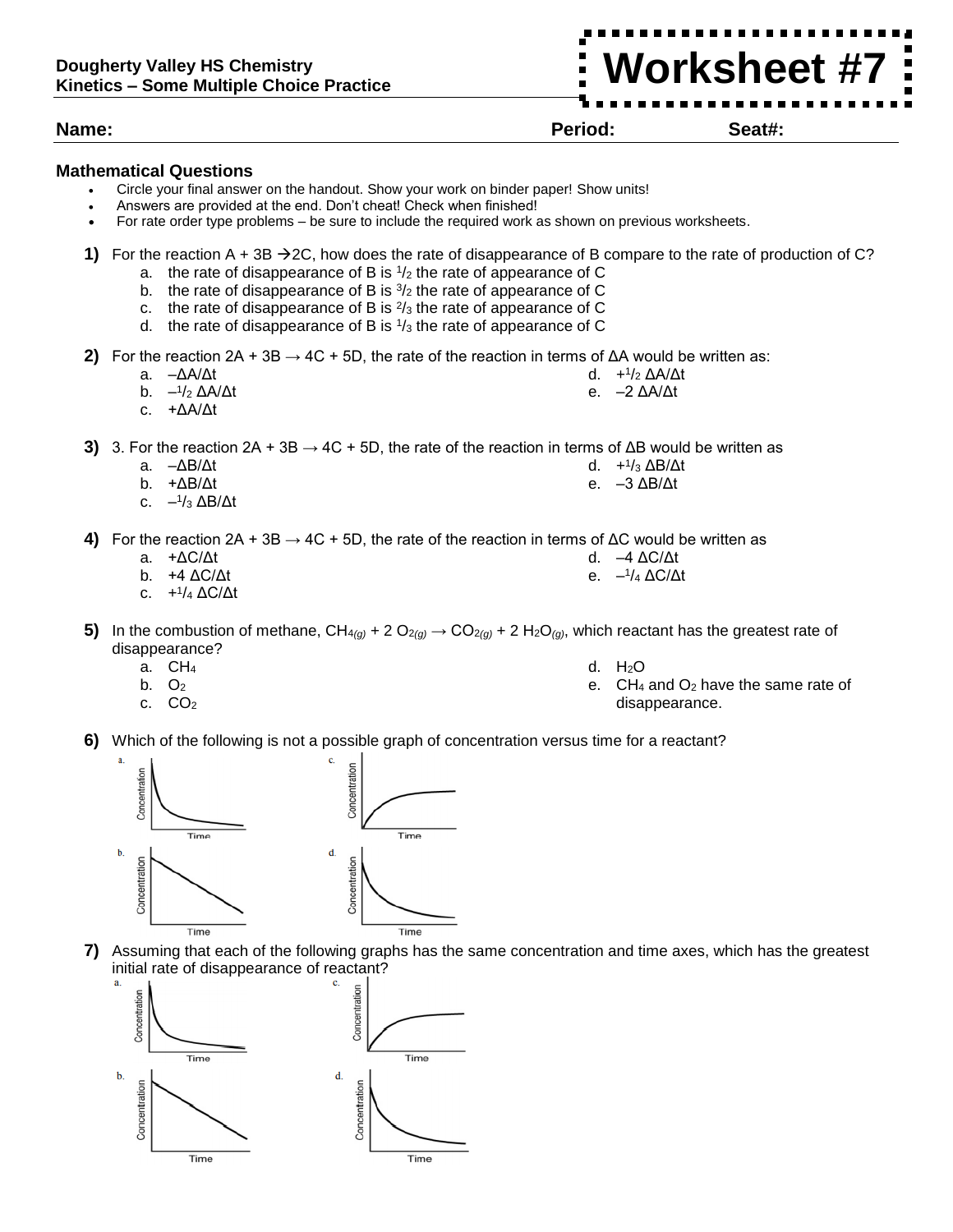| 8)                                                                                                                                                                            | b.<br>C <sub>1</sub> | The following graph shows the kinetics curves for the reaction<br>of oxygen with hydrogen to form water: $O_{2(g)}$ + $2H_{2(g)} \rightarrow 2H_2O_{(g)}$ .<br>Which curve is hydrogen?<br>a. the dashed curve<br>the gray curve<br>the black curve<br>d. either the gray or the black curve<br>e. Any of these curves could be hydrogen | Concentration | dashed<br>gray<br>black<br>Time |  |  |  |
|-------------------------------------------------------------------------------------------------------------------------------------------------------------------------------|----------------------|------------------------------------------------------------------------------------------------------------------------------------------------------------------------------------------------------------------------------------------------------------------------------------------------------------------------------------------|---------------|---------------------------------|--|--|--|
|                                                                                                                                                                               |                      | 9) A scientist conducts an experiment to determine the rate of the following reaction: $N_{2(g)} + O_{2(g)} \to 2NO_{(g)}$ If the<br>initial concentration of N <sub>2</sub> was 0.500 M and the concentration of N <sub>2</sub> was 0.450 M after 0.100 s, what is the rate of                                                          |               |                                 |  |  |  |
|                                                                                                                                                                               | the reaction?        |                                                                                                                                                                                                                                                                                                                                          |               |                                 |  |  |  |
|                                                                                                                                                                               |                      | a. -0.500 M/s                                                                                                                                                                                                                                                                                                                            |               | d. -10.0 M/s                    |  |  |  |
|                                                                                                                                                                               |                      | b. -1.00 M/s                                                                                                                                                                                                                                                                                                                             |               | e. - 0.250 M/s                  |  |  |  |
|                                                                                                                                                                               |                      | c. -5.00 M/s                                                                                                                                                                                                                                                                                                                             |               |                                 |  |  |  |
|                                                                                                                                                                               | b.                   | <b>10)</b> A scientist conducts an experiment to determine the rate of NO formation in the reaction: $N_{2(g)} + O_{2(g)} \to 2N_{(g)}$ If<br>the initial concentration of $N_2$ was 0.500 M and the concentration of $N_2$ was 0.450 M after 0.100 s, what is the rate<br>of NO formation?<br>a. 0.500 M/s<br>1.00 M/s<br>c. $5.00$ M/s |               | d. 10.0 M/s<br>e. 0.250 M/s     |  |  |  |
| 11) If the rate of appearance of O <sub>2</sub> in the reaction: $2O_{3(g)} \to 3O_{2(g)}$ is 0.250 M/s over the first 5.50 s, how much oxygen<br>will form during this time? |                      |                                                                                                                                                                                                                                                                                                                                          |               |                                 |  |  |  |
|                                                                                                                                                                               |                      | a. 1.38 M                                                                                                                                                                                                                                                                                                                                |               | d. 0.25 M                       |  |  |  |
|                                                                                                                                                                               |                      | b. 4.13 M                                                                                                                                                                                                                                                                                                                                |               | e. 0.46 M                       |  |  |  |
|                                                                                                                                                                               |                      | c. 0.69 M                                                                                                                                                                                                                                                                                                                                |               |                                 |  |  |  |
|                                                                                                                                                                               |                      | 12) HI dissociates to form I <sub>2</sub> and H <sub>2</sub> : 2HI <sub>(g)</sub> $\rightarrow$ H <sub>2(g)</sub> + I <sub>2(g)</sub> If the concentration of HI changes at a rate of -0.45 M/s, what<br>is the rate of appearance of $I_{2(q)}$ ?                                                                                       |               |                                 |  |  |  |
|                                                                                                                                                                               |                      | a. 0.90 M/s                                                                                                                                                                                                                                                                                                                              |               | d. 1.00 M/s                     |  |  |  |
|                                                                                                                                                                               |                      | b. 0.45 M/s                                                                                                                                                                                                                                                                                                                              |               | e. 0.13 M/s                     |  |  |  |
|                                                                                                                                                                               |                      | c. $0.23$ M/s                                                                                                                                                                                                                                                                                                                            |               |                                 |  |  |  |
|                                                                                                                                                                               | a.                   | 13) If the rate of formation of ammonia is 0.345M/s, what is the rate of disappearance of N <sub>2</sub> ? N <sub>2(a)</sub> +3H <sub>2(a)</sub> > 2NH <sub>3(a)</sub><br>0.173 M/s                                                                                                                                                      |               | d. 245 M/s                      |  |  |  |
|                                                                                                                                                                               |                      | b. $0.345$ M/s                                                                                                                                                                                                                                                                                                                           |               | e. 0.518 M/s                    |  |  |  |

c. 0.690 M/s

**14)** If the rate of formation of ammonia is 0.345M/s, what is the rate of disappearance of H<sub>2</sub>? N<sub>2*(g)*+3H<sub>2*(g)*</sub>  $\rightarrow$  2NH<sub>3*(g)*</sub></sub>

- a. 0.173 M/s
- b. 0.345 M/s
- c. 0.0522 M/s
- d. 245 M/s
- e. 0.518 M/s

**15)** For the reaction 2A + B + 2C  $\rightarrow$  D + 2E, rate =k[A]<sup>2</sup> [B]<sup>1</sup> [C]<sup>1</sup> Which of the following statements is false:

- a. the reaction is second order in [A]
- b. the reaction is first order in [B]
- c. the reaction is second order in [C]
- d. the reaction is 4th order overall

**16)** For the reaction  $1A + 2B + 1C \rightarrow 2D + 1E$ , rate law is: rate =k  $[B]^2$  [C]<sup>1</sup> Which of the following statements is false:

- a. the reaction is first order in [A]
- b. the reaction is second order in [B]
- c. the reaction is first order in [C]
- d. the reaction is third order overall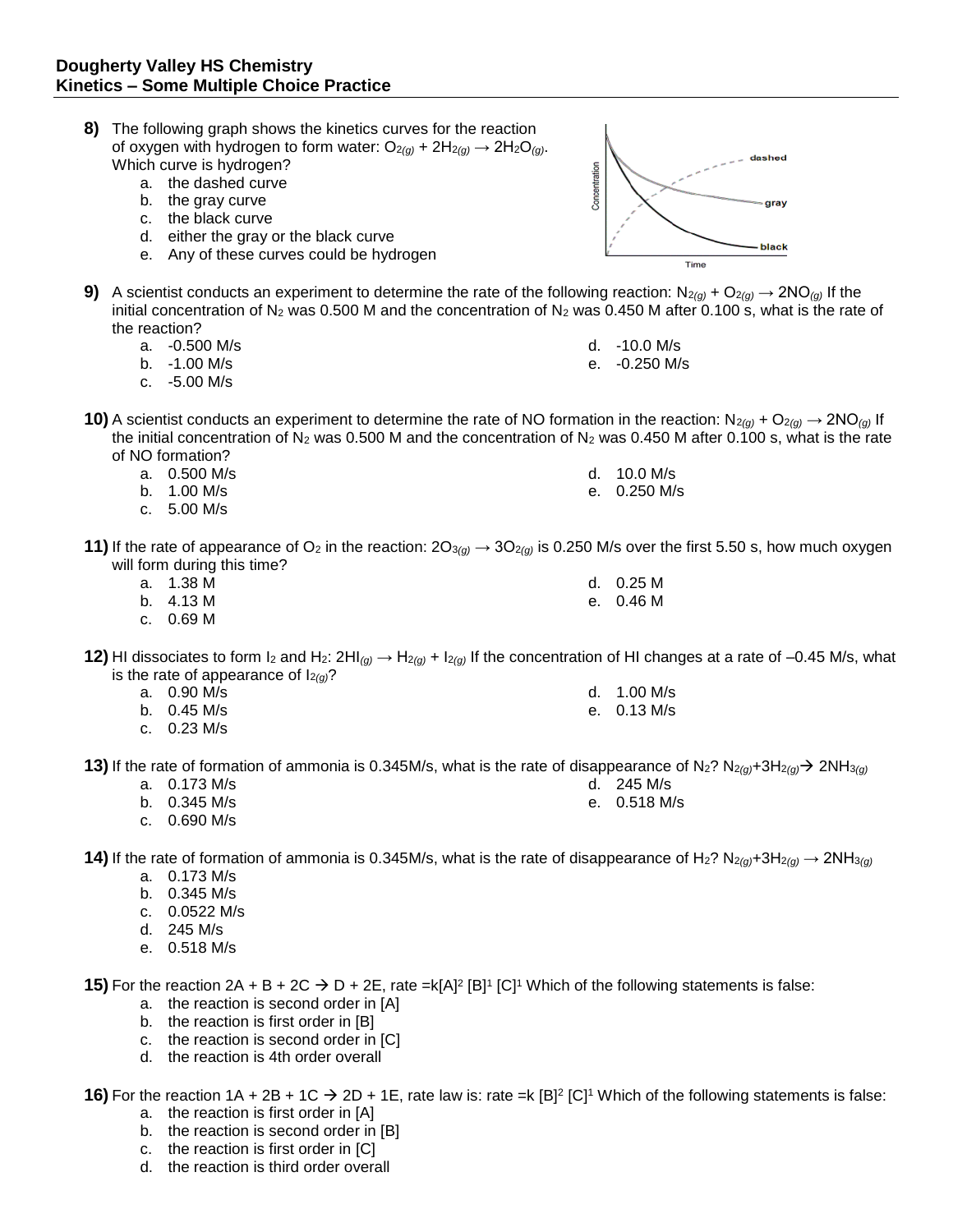a. one-half b. second c. first

|                   |                                     |                                         | to B is $\frac{1}{2}$ , and the total order is $\frac{1}{2}$ .                                                                                      |                      |    | 17) For the rate law Rate = $k[A]^{1/2}[B]$ , the partial order with respect to A is ________, the partial order with respect                                                                               |
|-------------------|-------------------------------------|-----------------------------------------|-----------------------------------------------------------------------------------------------------------------------------------------------------|----------------------|----|-------------------------------------------------------------------------------------------------------------------------------------------------------------------------------------------------------------|
|                   | a. $\frac{1}{2}$ ; 0; $\frac{1}{2}$ |                                         |                                                                                                                                                     |                      |    | d. $1/2$                                                                                                                                                                                                    |
|                   |                                     |                                         |                                                                                                                                                     |                      |    |                                                                                                                                                                                                             |
|                   | b. $\frac{1}{2}$ ; 1; 1             |                                         |                                                                                                                                                     |                      |    | e. The orders cannot be determined                                                                                                                                                                          |
|                   | c. $\frac{1}{2}$ ; 1; $\frac{3}{2}$ |                                         |                                                                                                                                                     |                      |    | without a chemical reaction.                                                                                                                                                                                |
|                   |                                     |                                         | ____, and the overall reaction order is __________.                                                                                                 |                      |    | <b>18)</b> For the rate law Rate = $k[A][B]^{3/2}$ , the order with respect to A is _________, the order with respect to B is                                                                               |
|                   | a. 0; $\frac{3}{2}$ ; $\frac{3}{2}$ |                                         |                                                                                                                                                     |                      |    | d. 1; $\frac{3}{2}$ ; $\frac{7}{2}$                                                                                                                                                                         |
|                   | b. $1; \frac{3}{2}$ ; 1             |                                         |                                                                                                                                                     |                      |    | e. The orders cannot be determined                                                                                                                                                                          |
|                   | c. 1; $\frac{3}{2}$ ; $\frac{5}{2}$ |                                         |                                                                                                                                                     |                      |    | without a chemical reaction.                                                                                                                                                                                |
|                   |                                     |                                         |                                                                                                                                                     |                      |    | 19) The reaction A + 2B $\rightarrow$ C is first order in B and A. The overall order of the reaction is __________                                                                                          |
|                   | a. first                            |                                         |                                                                                                                                                     |                      |    | d. zero                                                                                                                                                                                                     |
|                   | b. second                           |                                         |                                                                                                                                                     |                      |    | e. fourth                                                                                                                                                                                                   |
|                   | c. third.                           |                                         |                                                                                                                                                     |                      |    |                                                                                                                                                                                                             |
|                   |                                     |                                         |                                                                                                                                                     |                      |    | <b>20)</b> The reaction CHCl <sub>3(a)</sub> + Cl <sub>2(a)</sub> $\rightarrow$ CCl <sub>4(a)</sub> + HCl <sub>(a)</sub> has the following rate law: Rate = k[CHCl <sub>3</sub> ][Cl <sub>2</sub> ]. If the |
|                   |                                     |                                         |                                                                                                                                                     |                      |    | concentration of CHCl <sub>3</sub> is increased by a factor of five while the concentration of $C_{12}$ is kept the same, the rate will                                                                     |
|                   | a. double                           |                                         |                                                                                                                                                     |                      |    | d. increase by a factor of five                                                                                                                                                                             |
|                   | b. triple.                          |                                         |                                                                                                                                                     |                      |    | e. decrease by a factor of one-fifth                                                                                                                                                                        |
|                   | c. stay the same                    |                                         |                                                                                                                                                     |                      |    |                                                                                                                                                                                                             |
|                   |                                     |                                         | is reduced by a factor of two, the rate will ___________                                                                                            |                      |    | <b>21)</b> The reaction 2NO(g) + O <sub>2</sub> (g) $\rightarrow$ 2NO <sub>2</sub> (g) has the following rate law: Rate = k[O <sub>2</sub> ][NO] <sup>2</sup> . If the concentration of NO                  |
|                   | a. double                           |                                         |                                                                                                                                                     |                      |    | d. be reduced by one-half                                                                                                                                                                                   |
|                   | b. quadruple                        |                                         |                                                                                                                                                     |                      |    | e. remain the same                                                                                                                                                                                          |
|                   |                                     | c. be reduced by one-quarter            |                                                                                                                                                     |                      |    |                                                                                                                                                                                                             |
|                   |                                     |                                         | reaction with respect to this reactant is __________                                                                                                |                      |    | 22) The rate of a reaction is found to double when the concentration of one reactant is quadrupled. The order of the                                                                                        |
|                   | a. first                            |                                         |                                                                                                                                                     |                      |    | d. one-half                                                                                                                                                                                                 |
|                   | b. second                           |                                         |                                                                                                                                                     |                      |    | e. third                                                                                                                                                                                                    |
|                   | c. one-quarter                      |                                         |                                                                                                                                                     |                      |    |                                                                                                                                                                                                             |
|                   |                                     |                                         | 23) Given the following data, determine the order of the reaction with respect to Cl <sub>2</sub> .                                                 |                      |    |                                                                                                                                                                                                             |
|                   |                                     | $2NO(g) + Cl_2(g) \rightarrow 2NOCl(g)$ |                                                                                                                                                     |                      |    |                                                                                                                                                                                                             |
| <b>Experiment</b> |                                     | [NO] (M)                                | $\left[\text{Cl}_2\right](M)$                                                                                                                       | Rate (M/s)           |    |                                                                                                                                                                                                             |
|                   |                                     | 0.0300                                  | 0.0100                                                                                                                                              | $3.4 \times 10^{-4}$ |    |                                                                                                                                                                                                             |
| 2                 |                                     | 0.0150                                  | 0.0100                                                                                                                                              | $8.5 \times 10^{-5}$ |    |                                                                                                                                                                                                             |
| 3                 |                                     | 0.0150                                  | 0.0400                                                                                                                                              | $3.4 \times 10^{-4}$ |    |                                                                                                                                                                                                             |
| а.                | First                               |                                         |                                                                                                                                                     |                      | d. | Fourth                                                                                                                                                                                                      |
| b.                | Second                              |                                         |                                                                                                                                                     |                      | е. | Fifth                                                                                                                                                                                                       |
| c.                | <b>Third</b>                        |                                         |                                                                                                                                                     |                      |    |                                                                                                                                                                                                             |
|                   |                                     |                                         | <b>24)</b> Given the following data, determine the order of the reaction with respect to $H_2$ .<br>$H_2(g) + 2ICl(g) \rightarrow I_2(g) + 2HCl(g)$ |                      |    |                                                                                                                                                                                                             |
| <b>Experiment</b> |                                     | $[H_2]$ (torr)                          | $ ICI $ (torr)                                                                                                                                      | Rate (M/s)           |    |                                                                                                                                                                                                             |
|                   |                                     | 250                                     | 325                                                                                                                                                 | 1.34                 |    |                                                                                                                                                                                                             |
| 2                 |                                     | 250                                     | 81                                                                                                                                                  | 0.331                |    |                                                                                                                                                                                                             |
| 3                 |                                     | 50                                      | 325                                                                                                                                                 | 0.266                |    |                                                                                                                                                                                                             |

d. third e. three-halves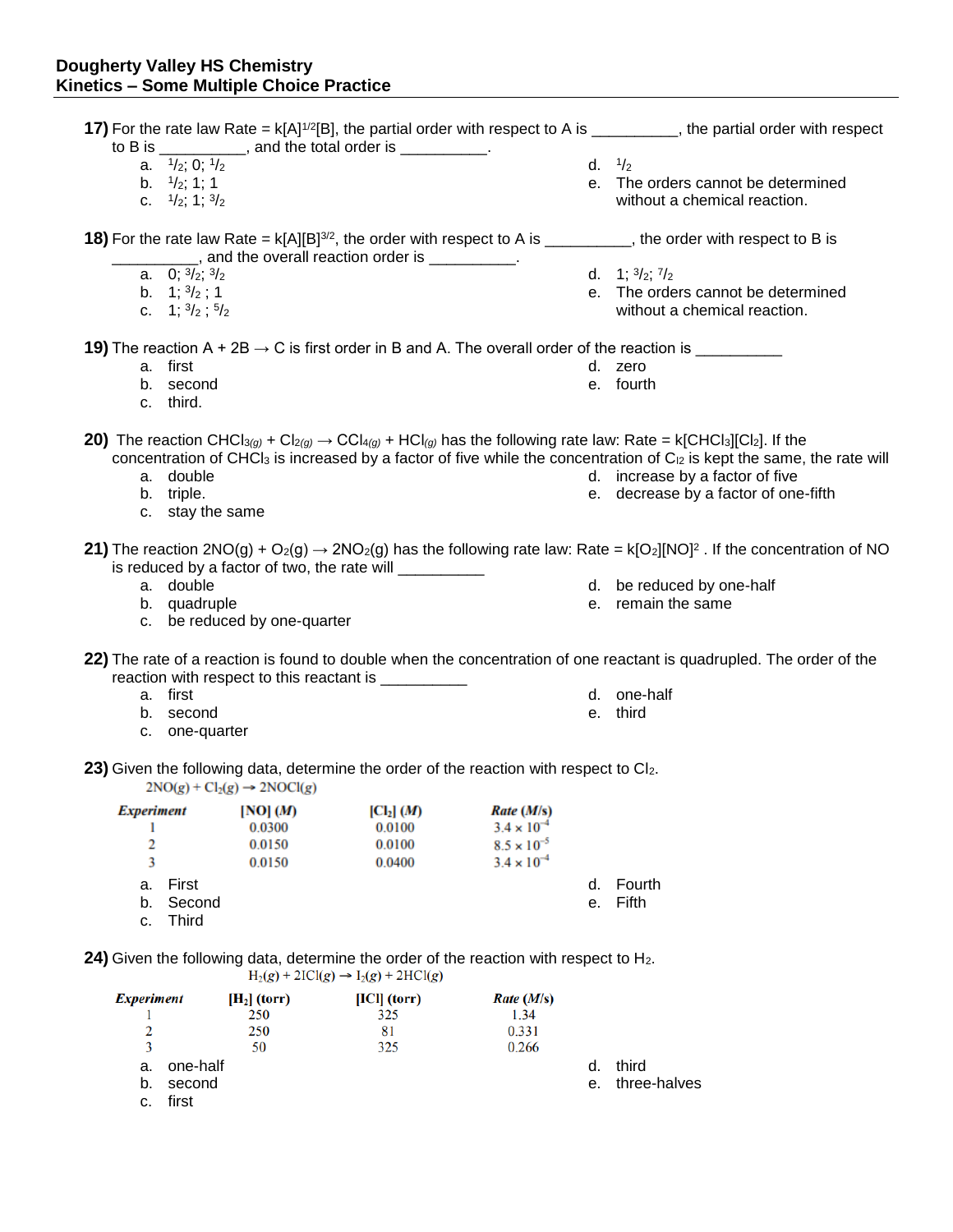b. b. rate =  $k[A] [B]^2 [C]$ 

**25)** Given the following data, determine the order of the reaction with respect to NO(g).  $2NO(g) + Cl_2(g) \rightarrow 2NOCl(g)$ **Experiment** [NO]  $(M)$  $\left[\text{Cl}_2\right](M)$ Rate (M/s)  $\mathbf{1}$ 0.0300 0.0100  $3.4 \times 10^{-4}$  $\overline{2}$ 0.0150 0.0100  $8.5 \times 10^{-5}$  $\overline{3}$ 0.0400  $3.4 \times 10^{-4}$ 0.0150 a. first d. fourth e. fifth b. second c. third **26)** Determine the overall order of the reaction:  $H_{2(g)} + 2IC|_{(g)} \rightarrow 1_{2(g)} + 2HCl_{(g)}$  from the following data:<br>*Experiment*  $P_{\rm H}$  (torr)  $P_{\rm IC}$  (torr) Rate (torr/s)  $P_{\rm H}$  (torr) Rate (torr/s)  $P_{\rm IC1}$  (torr) 250 325 1.34  $\mathbf{1}$  $\overline{2}$ 250 81 0.331  $\overline{3}$ 50 325 0.266 a. first d. fourth b. second e. zeroth c. third **27)** Determine the overall order of the reaction  $2NO<sub>(g)</sub> + Cl<sub>2(g)</sub> \rightarrow 2NOCl<sub>(g)</sub>$  from the following data: **Experiment** [NO]  $(M)$  $\left[\text{Cl}_2\right](M)$  $Rate (M/s)$ 0.0300 0.0100  $3.4 \times 10^{-4}$ 1 0.0100  $8.5 \times 10^{-5}$  $\overline{2}$ 0.0150  $3.4 \times 10^{-4}$ 3 0.0150 0.0400 d. fourth a. first b. second e. fifth c. third **28)** Given the following data, determine the rate law for the reaction  $NH_4^+(aq) + NO_2^-(aq) \rightarrow N_2(g) + 2H_2O($  $[NH<sub>4</sub><sup>+</sup>] (M)$ **Experiment**  $[NO<sub>2</sub>](M)$ Rate (M/s) 0.2500  $\mathbf{1}$ 0.2500  $1.25 \times 10^{-3}$  $\mathcal{D}$ 0.5000 0.2500  $2.50 \times 10^{-3}$  $\overline{3}$ 0.2500 0.1250  $6.25 \times 10^{-4}$ a.  $k[NH_4^+]$   $[NO_2^-]$ d.  $k[NH_4^+]^{1/2} [NO_2^-]^2$ b.  $k[NH_4^+]^2 [NO_2^-]$ e. k[NH<sub>4</sub>+] [NO<sub>2</sub>-]<sup>2</sup> c.  $k[NH_4^+] [NO_2^-]^{1/2}$ **29)** Given the following data, determine the rate law for the reaction  $2NO(g) + Cl_2(g) \rightarrow 2NOCl(g)$  $[NO] (M)$  $Rate (M/s)$ **Experiment**  $\lbrack CL_1 \rbrack (M)$ 0.0300 0.0100  $3.4 \times 10^{-4}$  $\mathbf{1}$  $8.5 \times 10^{-5}$  $\overline{2}$ 0.0150 0.0100  $3.4 \times 10^{-4}$  $\overline{3}$ 0.0150 0.0400 a. Rate =  $k[NO]$   $|Cl<sub>2</sub>|$ d. Rate =  $k[NO]^2$   $[Cl_2]^2$ b. Rate =  $k[NO]$   $[Cl<sub>2</sub>]<sup>2</sup>$ e.  $Rate = k[NO] [Cl<sub>2</sub>]^{1/2}$ c. Rate =  $k[NO]^2$   $[Cl_2]$ **30)** What is the rate law for the reaction  $2A + 2B + 2C \rightarrow$  products Initial  $[A]$ Initial [B] Initial  $[C]$ rate 0.273 0.763 0.400  $3.0$ 0.763 9.0 0.819 0.400 0.273 1.526 0.400 12.0 0.273 0.763 0.800 6.0 a.  $a.$  rate =  $k[A]$  [B] [C]

c. c. rate =  $k[A]^3[B]^4[C]^2$ d. d. rate =  $k[A]^2[B]^2[C]^2$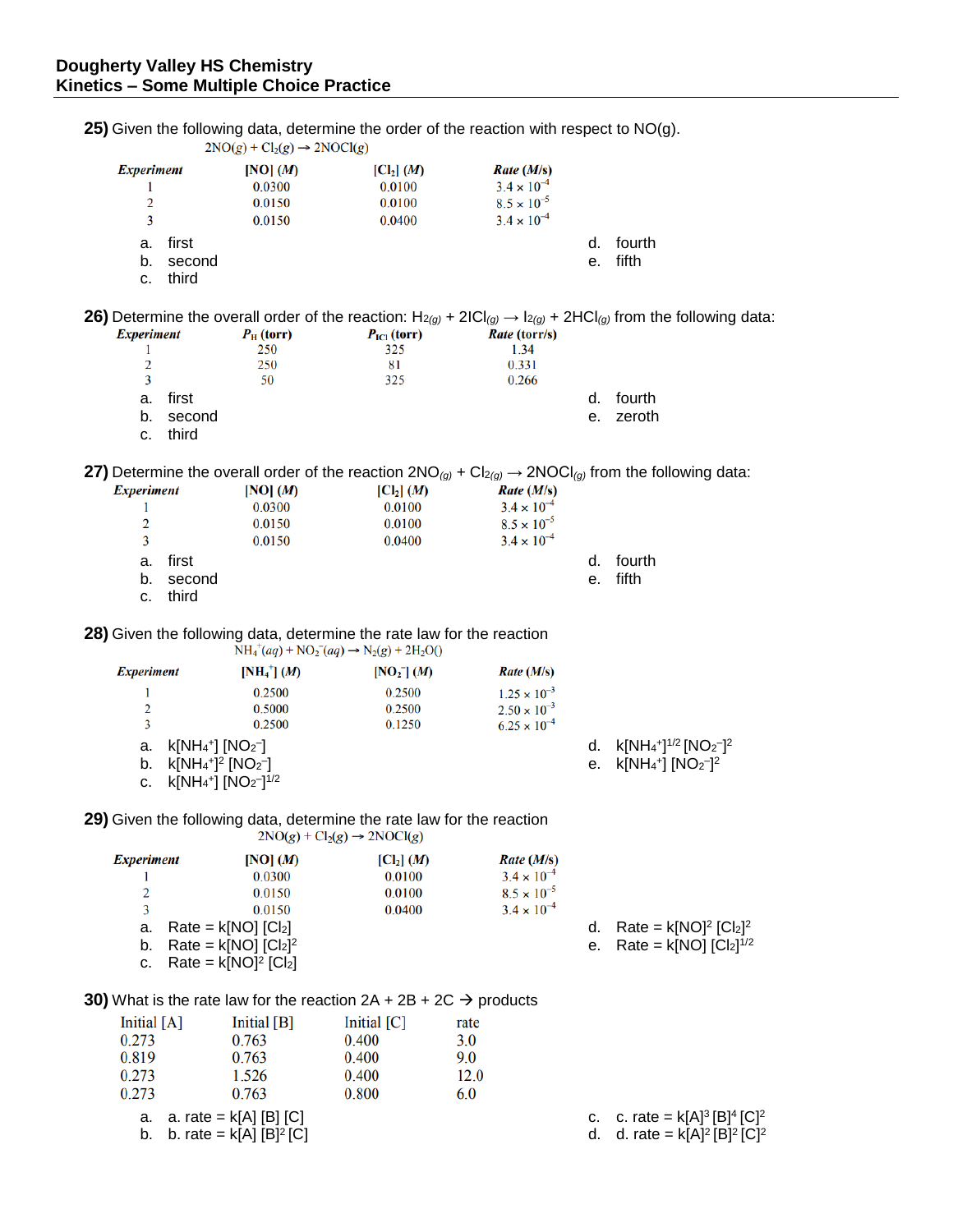**31)** The initial rate data for the reaction  $2N_2O_{5(g)} \to 4NO_{2(g)} + O_{2(g)}$  is shown in the following table. Determine the value of the rate constant for this reaction.

> Rate (M/s)  $3.4 \times 10^{-4}$

 $8.5\times10^{-5}$ 

 $3.4 \times 10^{-4}$ 

Experiment  $[N_2O_5](M)$ Rate  $(M/s)$ 22.5  $\mathbf{1}$  $1.28 \times 10^{2}$  $\overline{2}$  $2.56 \times 10^{2}$ 45.0 a.  $4.09 s^{-1}$ d.  $0.225 s^{-1}$ b.  $0.176 s^{-1}$ e. 80.1 s–1 c.  $0.0569$  s<sup>-1</sup>

 $\left[ \text{Cl}_2 \right]$  (*M*)

0.0100

0.0100

0.0400

**32)** Given the following data, determine the rate constant of the reaction  $2NO(g) + Cl<sub>2</sub>(g) \rightarrow 2NOCl(g)$ 

- **Experiment**  $[NO] (M)$ 0.0300 -1  $\overline{2}$ 0.0150  $\overline{\mathbf{3}}$ 0.0150 a.  $1.13 M^{-2} s^{-1}$ b.  $9.44 M^{-2} s^{-1}$ c.  $37.8 M^{-2} s^{-1}$ f.
- **33)** Which point as labeled by an asterisk (\*) on the following energy profile is the transition state?



**34)** The energy profiles for four different reactions are shown. Which reaction requires the most energetic collisions to reach the transition state?



**37)** Collision theory assumes that the rate of a reaction depends on

- a. the energy of collisions.
- b. the orientation of colliding molecules.
- c. the energy of collisions and the orientation of colliding molecules.

**35)** The following energy profiles for four different reactions are shown. Which reaction is the most endothermic?



d.  $0.0265$  M<sup>-2</sup> s<sup>-1</sup> e.  $59.6 M^{-2} s^{-1}$ 

**36)** The following energy profiles for four different reactions are shown. Which reaction is the most exothermic?



- d. the change in energy between the products and the reactants.
- e. the change in free energy between the reactants and products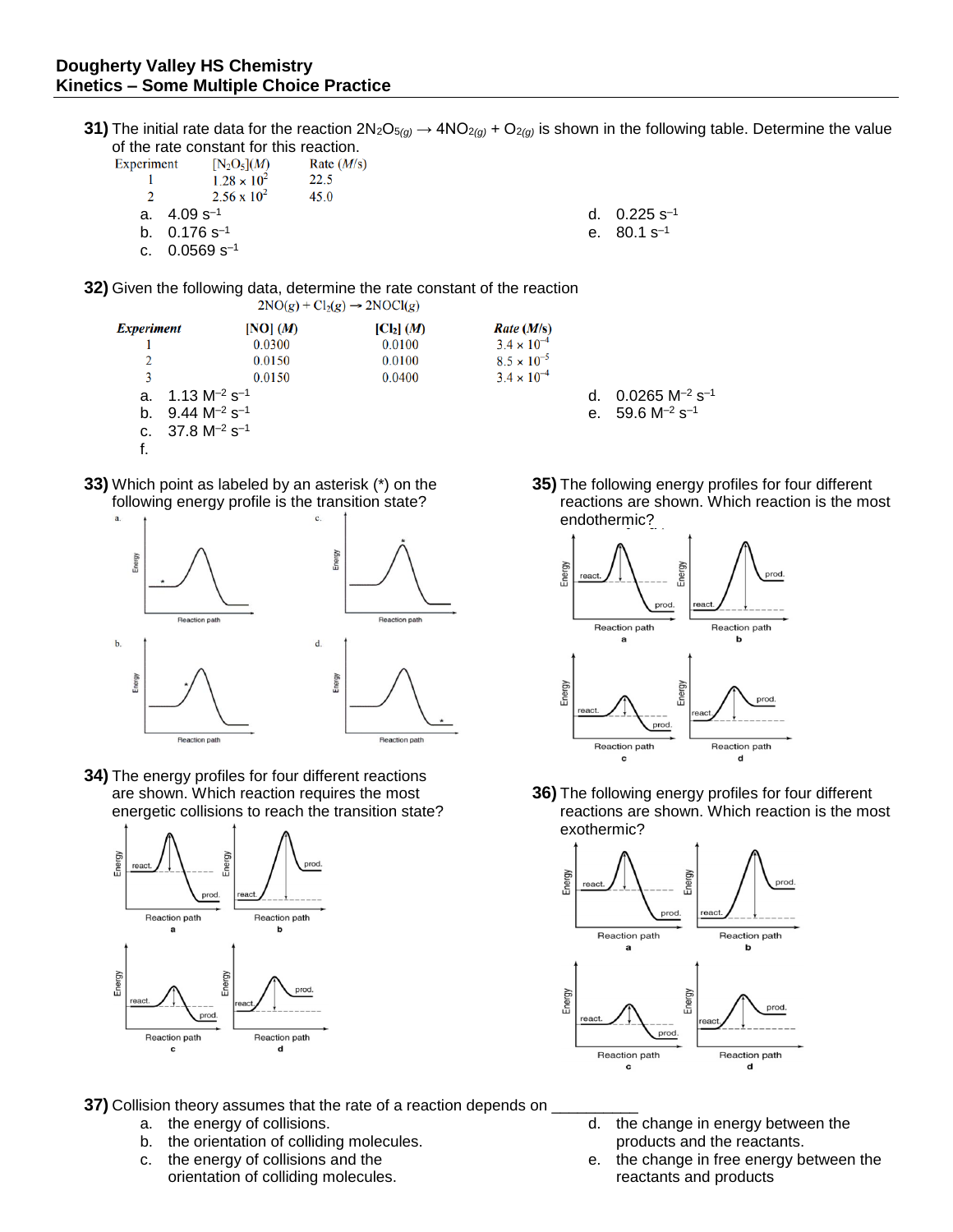**38)** The energy needed for a reaction to proceed from reactants to products is called

- a. collision energy
- b. kinetic energy
- c. activation energy

**39)** For the reaction diagram shown, which of the following statements is true?

- a. Line W represents the ∆H for the forward reaction; point B represents the transition state
- b. Line W represents the activation energy for the forward reaction; point B represents the transition state
- c. Line Y represents the activation energy for the forward reaction; point C represents the transition state
- d. Line X represents the ∆H for the forward reaction; point B represents the transition state



**40)** A proposed mechanism for the photodecomposition of ozone in the atmosphere is

 $Step 1: O_{3(q)} + hv \rightarrow O_{2(q)} + O_{(q)}$ Step 2:  $O_{3}(q) + O_{(q)} \rightarrow 2O_{2}(q)$ 

Which of the following species is an intermediate?

(*An intermediate is something that is produced in one step, but then used up in a later step. Therefore, it doesn't show up in the "overall" balanced equation.)*

- a. O<sup>3</sup>
- *b. hν (light)*
- c.  $O<sub>2</sub>$

**41)** A proposed mechanism for the decomposition of ozone in the atmosphere is

 Step 1: Cl*(g)* + O<sup>3</sup>*(g)* → ClO*(g)* + O<sup>2</sup>*(g)* Step 2: ClO*(g)* + O<sup>3</sup>*(g)* → Cl*(g)* + 2 O<sup>2</sup>*(g)*

Which of the following species is an intermediate?

- a. Cl
- b.  $O_3$
- c. ClO

**42)** The reaction  $NO_{2(q)} + CO_{(q)} \rightarrow NO_{(q)} + CO_{2(q)}$  is thought to occur by the following mechanism: Step 1: NO<sup>2</sup>*(g)* + NO<sup>2</sup>*(g)* → NO<sup>3</sup>*(g)* + NO*(g)*

Step 2:  $NO_{3(g)} + CO_{(g)} \rightarrow NO_{2(g)} + CO_{2(g)}$  Which of the following species is an intermediate?

- a.  $NO<sub>2</sub>$
- b. NO
- c. NO<sub>3</sub>
- d.  $CO<sub>2</sub>$
- e. This mechanism has no intermediates.

**43)** A proposed mechanism for the decomposition of ozone in the stratosphere is:

Step 1:  $Cl_{(q)} + O_{(q)} \rightarrow ClO_{(q)} + O_{(q)}$  Step 2: ClO*(g)* + O<sup>3</sup>*(g)* → Cl*(g)* + 2O<sup>2</sup>*(g)* What is the order of Step 1? a. 0

- b. 1
- c. 2

d. 3

- e. More information is needed to answer this question.
- **44)** A proposed mechanism for the reduction of nitrogen as NO by hydrogen is:

Step 1:  $H_{2}(g) + 2NO(g) \rightarrow N_{2}O(g) + H_{2}O(g)$ Step 2:  $N_2O_{(g)} + H_{2(g)} \rightarrow N_{2(g)} + H_2O_{(g)}$ 

What is the order of Step 1?

- a. 1
- b. 2
- c. 3
- d. 0
- e. More information is needed to answer this question

e. This mechanism has no intermediates.

e. This mechanism has no intermediates.

d. O

- 
- 
- d.  $O<sub>2</sub>$ 
	-

d. potential energy e. thermodynamic energy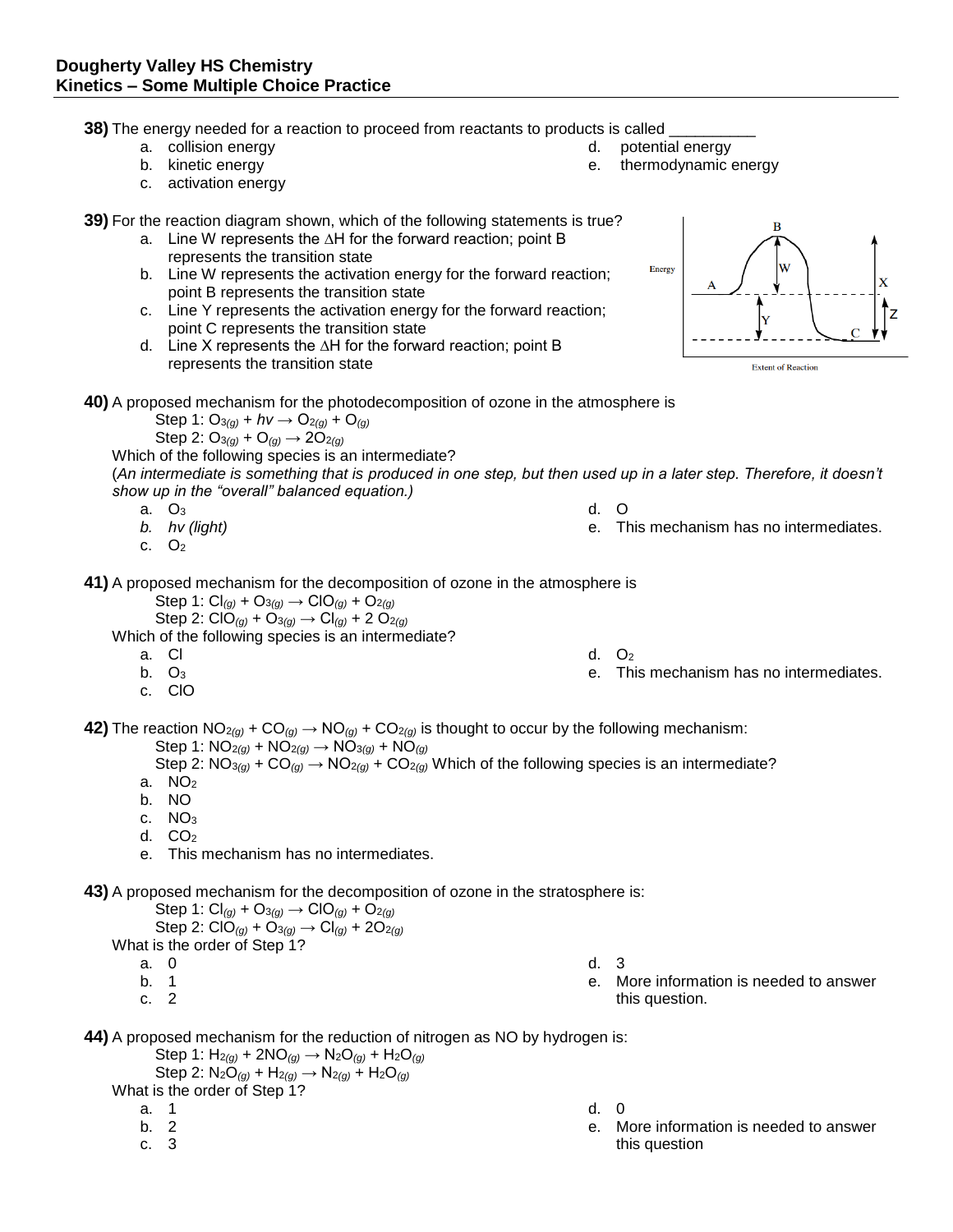**45)** The mechanism for the reaction  $2H_2O_{2(aq)} \to 2H_2O_{(l)} + O_{2(g)}$  in the presence of I<sup>-</sup> (aq) is proposed to be:  $Step 1: H_2O_{2(aq)} + I_{(aq)} \rightarrow H_2O_{(l)} + O_{(aq)} (slow)$ Step 2:  $H_2O_{2(aq)} + O(-aq) \rightarrow H_2O_{(l)} + O_{2(q)} + C_{(aq)}$  (fast) What is the order of the rate-determining step?

- a. 0
- b. 1
- c. 2
- d. 3
- e. More information is needed to answer this question.

**46)** A proposed mechanism for the reduction of nitrogen as NO by hydrogen is:

Step 1:  $H_{2(g)}$  + 2NO<sub>(g)</sub>  $\rightarrow$  N<sub>2</sub>O<sub>(g)</sub> + H<sub>2</sub>O<sub>(g)</sub> (slow) Step 2:  $N_2O_{(q)} + H_{2(q)} \rightarrow N_{2(q)} + H_2O_{(q)}$  (fast)

What is the rate law?

- a. Rate =  $k[H_2]$  [NO]
- b. Rate =  $k[H_2]^2$  [NO]
- c. Rate =  $k[H_2]$  [NO]<sup>2</sup>
- d. Rate =  $k[H_2]^2$  [NO]<sup>2</sup>
- e. More information is needed to answer this question.

**47)** The mechanism for the reaction  $2H_2O_{2(aq)} \to 2H_2O_{(l)} + O_{2(g)}$  in the presence of  $\vdash_{(aq)}$  is proposed to be  $Step 1: H_2O_{2(aq)} + I_{(aq)} \rightarrow H_2O_{(l)} + OI_{(aq)}$  (slow)

Step 2:  $H_2O_{2(aq)} + O[-aq] \rightarrow H_2O_{(l)} + O_{2(q)} + [aq]$  (fast)

What is the rate law for the overall reaction?

- a. Rate =  $k[H_2O_2]$
- b. Rate =  $k[H_2O_2]^2$
- c. Rate =  $k[H_2O_2]$  [l<sup>-</sup>]

**48)** Which of the following statements about catalysts is false:

- a. catalysts do not appear in the balanced equation
- b. catalysts reduce the activation energy for a reaction
- c. biological catalysts are called enzymes
- d. catalysts do not alter the mechanism of the reaction and never appear in the rate law
- e. since catalysts are recycled, even a small amount of catalyst can accelerate a reaction

**49)** Which of the following statements is false:

- a. Changing the temperature does not change the activation energy for a reaction
- b. At higher temperature a higher percentage of reactants have enough energy to get over the transition state
- c. The mechanism, rate law, and activation energy will all change when a catalyst is added.
- d. The general rate law for a reaction does not changes with temperature, but the rate constant does change
- e. The rate constant "k" for a reaction does not change when the temperature increases.

## **50)** A proposed mechanism for the following reaction is shown below. Identify the catalyst in the reaction.

 $2H_2O_{2(aq)} \rightarrow 2H_2O_{(aq)} + O_2$  in the presence of  $I_{(aq)}$  $Step 1: H_2O_{2(aq)} + I_{(aq)} \rightarrow H_2O_{(l)} + OI_{(aq)}$  (slow)  $Step 2: H_2O_{2(aq)} + Ol^{-}(aq) \rightarrow H_2O_{(l)} + O_{2(q)} + l^{-}(aq)$  (fast) a.  $H_2O_2$ b. OI– c. I – d.  $H_2O$ e. O<sup>2</sup>

**51)** The steps in a reaction mechanism are as follows. Which species is acting as a catalyst?

| Step 1: $\text{Ag}^+_{(aq)}$ + $\text{Ce}^{4+}_{(aq)} \leftrightarrow \text{Ag}^{2+}_{(aq)}$ + $\text{Ce}^{3+}_{(aq)}$ |              |
|------------------------------------------------------------------------------------------------------------------------|--------------|
| Step 2: $TI^+_{(aq)}$ + $Ag^{2+}_{(aq)}$ $\rightarrow$ $TI^{2+}_{(aq)}$ + $Ag^+_{(aq)}$                                |              |
| Step 3: $TI^{2+}(aq) + Ce^{4+}(aq) \rightarrow TI^{3+}(aq) + Ce^{3+}(aq)$                                              |              |
| a. Ag <sup>+</sup>                                                                                                     | d. $Aq^{2+}$ |
| b. TI+                                                                                                                 | e. $T^{3+}$  |
| c. $Ce^{3+}$                                                                                                           |              |

- d. Rate =  $k[H_2O_2]$  [OI<sup>-</sup>]
- e. Rate =  $k[H_2O_2]^2$  [l<sup>-</sup>]/[H<sub>2</sub>O]